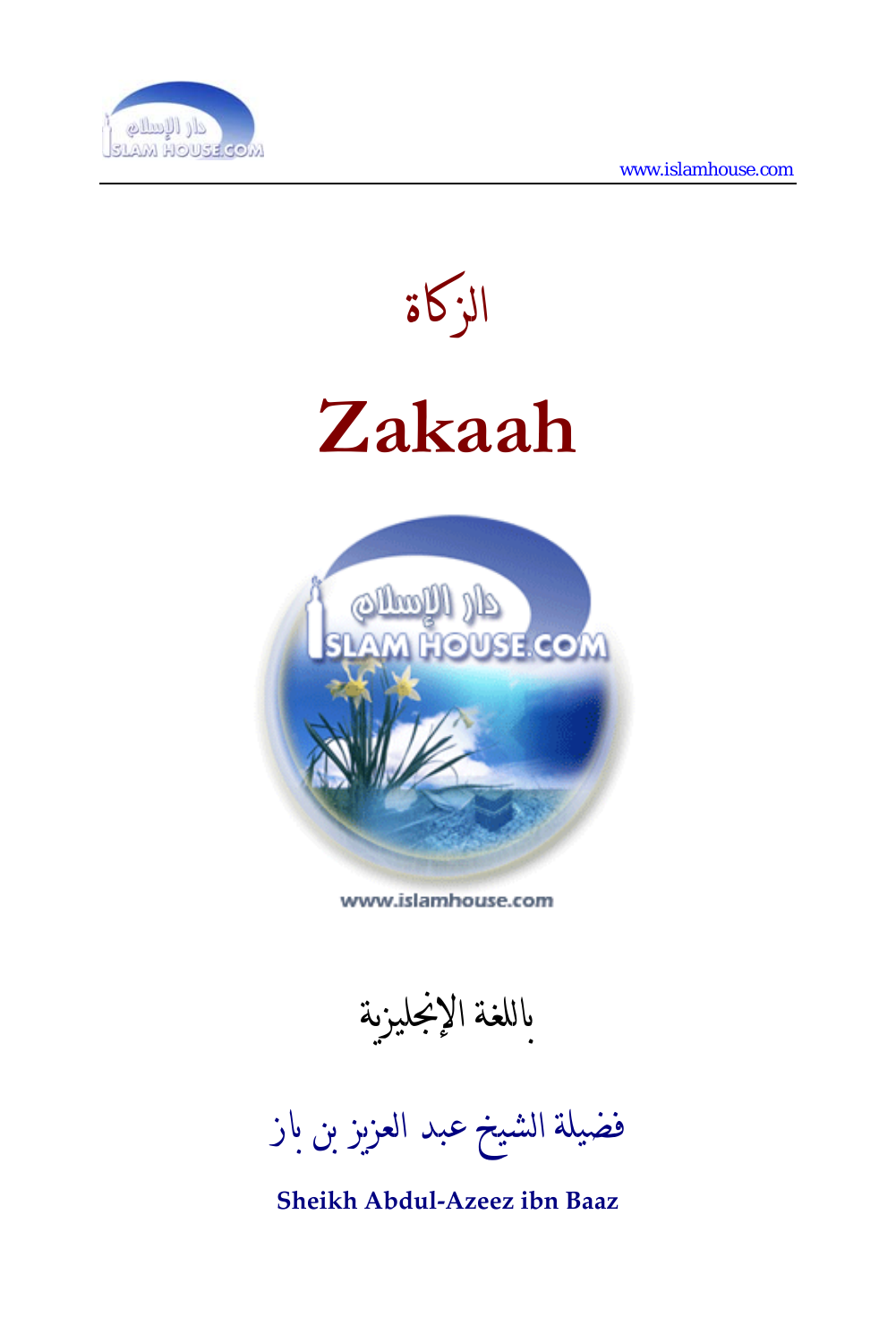

First Edition, 1425/2004

©2004 All rights reserved The Islamic Propagation Office at Rabwah

Permission is granted to all to take material from this site, subject to the following three conditions: (1) Material must be reproduced faithfully and without alteration or omission, (2) Material must not be used for profit. And Allaah is the Source of strength.

If you have any corrections, comments, or questions about this publication, please feel free to contact us at:

**[en@islamhouse.com](mailto:en@islamhouse.com)**



1425 H [3730]

Published by:

The Islamic Propagation Office in Rabwah

Tel. +4454900 - 4916065 Ext. 26 - 27

Email: **[en@islamhouse.com](mailto:en@islamhouse.com)**

**<www.islamhouse.com>**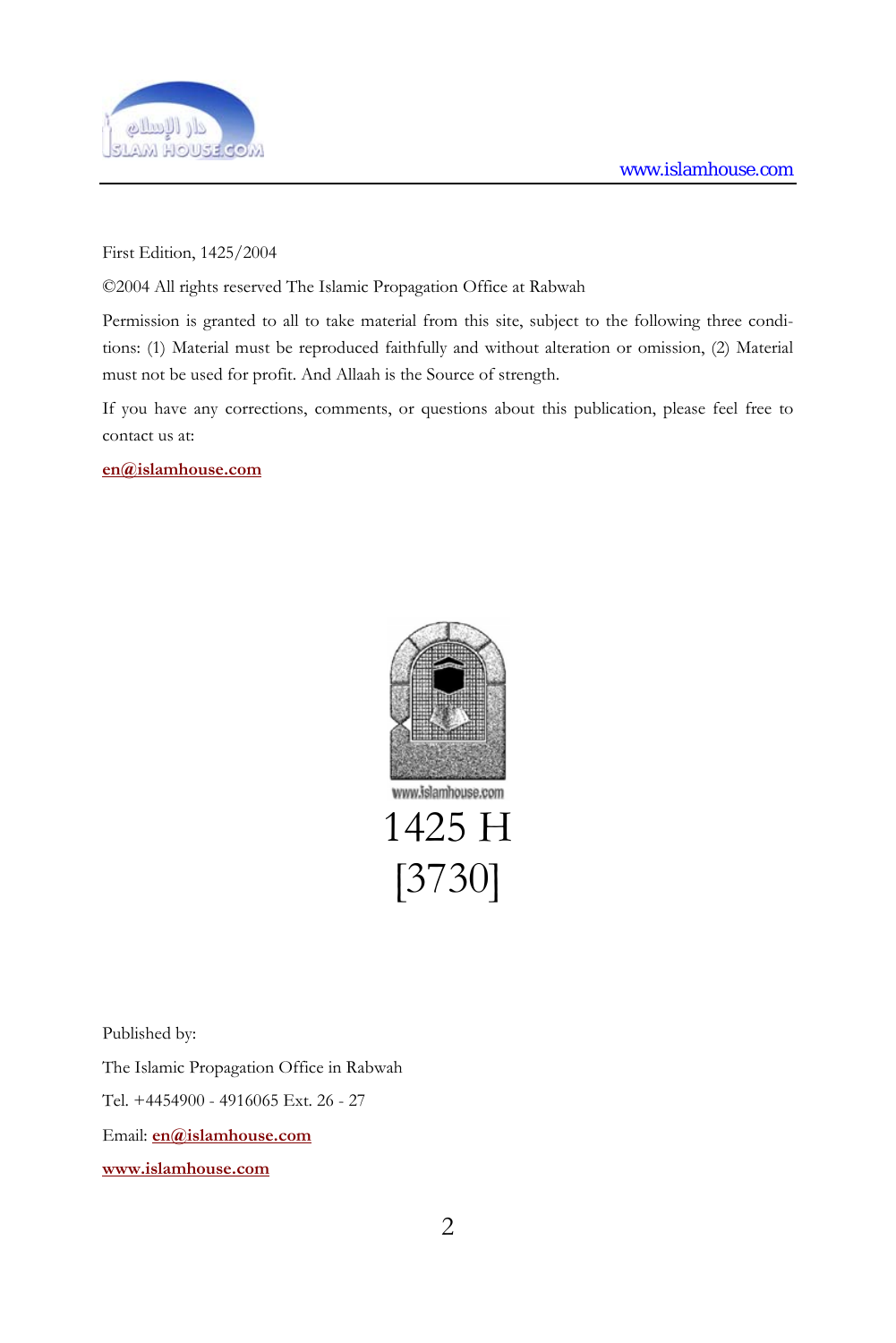

 $2004/1425$ 

 $2004$   $\heartsuit$ ويحق لمن شاء أخذ ما يريد من مواد هذا الموقع بثلاثة شروط: الأول: الأمانة في النقل وعدم التغيير في النص المنقول ولا حذف شيء منه، ثاني : عدم استخدام مواد المكتب للأغراض التجارية. واالله الموفق. إذا كان لديك أي سؤال أو اقتراح أو تصحيح يرجى مراسلتنا على العنوان التالي:

**[en@islamhouse](mailto:en@islamhouse.com) [c.](mailto:en@islamhouse.com) [om](mailto:en@islamhouse.com)**

 $27 - 26$  4916065 - 4454900 :

**[en@islamhouse.com](mailto:en@islamhouse.com)** 

<www.islamhouse.com> :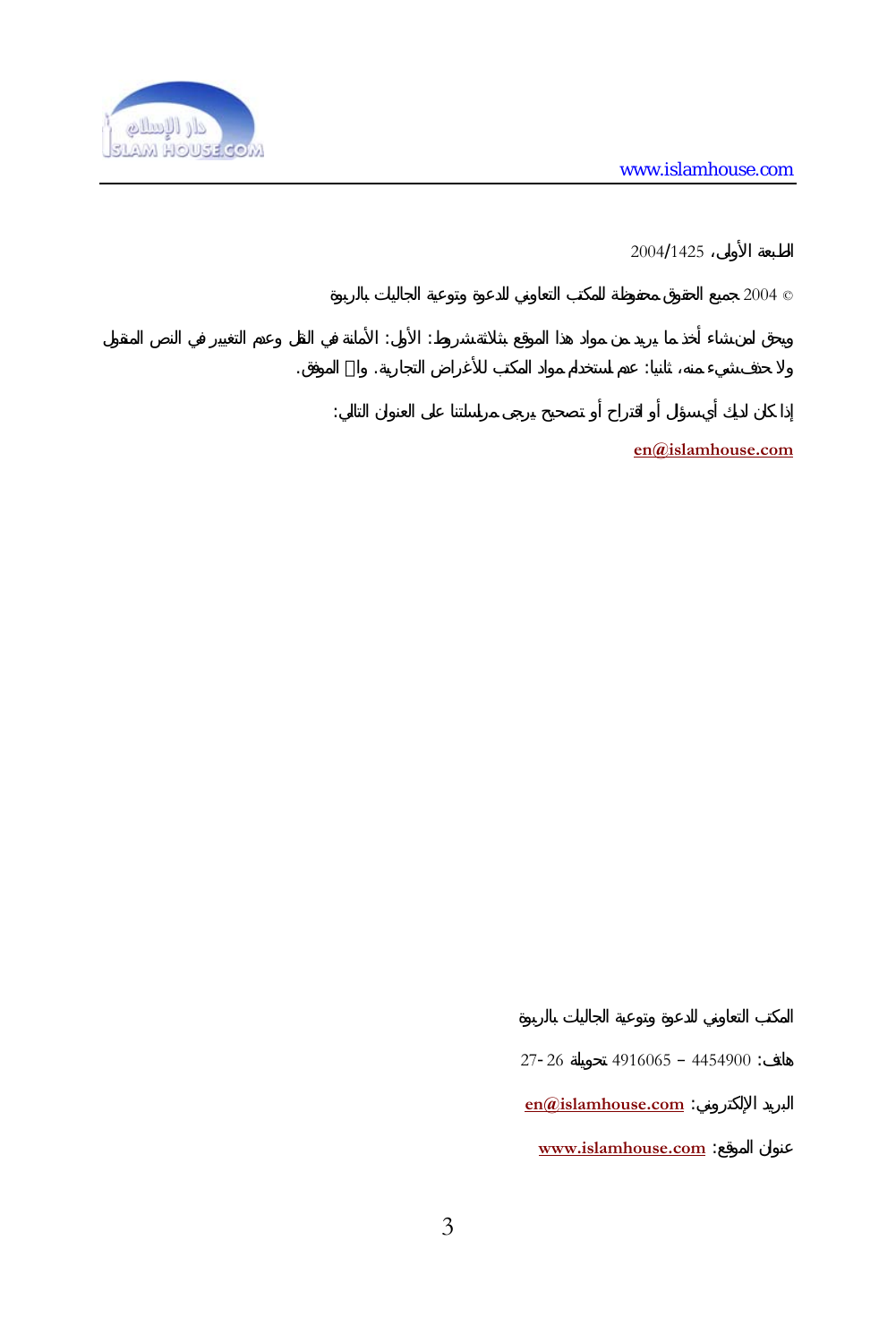

All Praises are due to Allah alone, and may the Peace and Blessings of Allah be upon him (Muhammad  $\frac{1}{20}$ ) after whom there is no Prophet, and upon his family, companions.

To proceed:

I wrote this treatise in order to sincerely advise and remind [the Muslims] about the obligation of Zakaah, a matter in which many Muslims have been too careless and lenient. Many do not offer their Zakaah in accordance to what has been legislated in the religion, despite its greatness and its being one of the five pillars of Islam without which it (Islam) cannot stand. The Prophet  $(\frac{1}{2})$  said:

**"Islam has been built (by Allah) upon five: The testi‐ mony (Shahaadah) that none has the right to be wor‐ shipped except Allah, and that Muhammad is the Mes‐ senger of Allah (Laa ilaaha ill‐Allah, Muhammad‐ur‐ Rasoolullaah); establishing Salaah, giving Zakaah, Fast‐ ing (Sawm) the month of Ramadan, and performing Hajj to the House [of Allah] (the Ka'bah)."** (Bukhari and Mus‐ lim)

The fact that Zakaah is an obligation upon the Muslims is one of the most apparent indications of the beauty of Islam and the concern it has for its adherents. The benefits of Zakaah are in‐ deed numerous, and [it has been made obligatory] due to the dire need of the poor amongst the Muslims.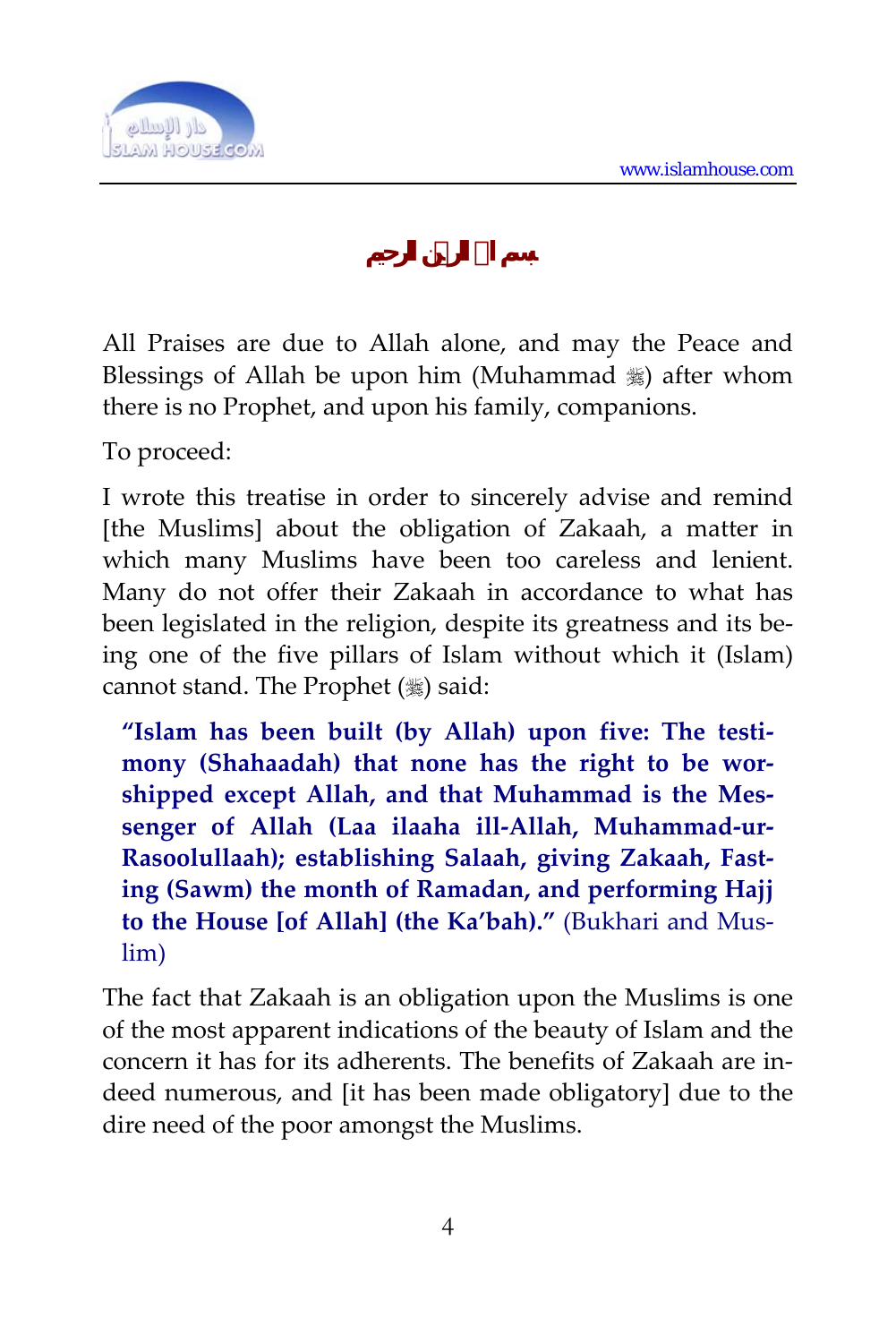

### **From its benefits are the following:**

1. It strengthens the bonds of love between the rich and the poor, for it is from human nature that a person shows affinity to those who treat them well.

2. It purifies and cleanses the soul and distances it from greed and avarice, as indicated in the Noble Our`aan when Allah  $(\mathcal{C})$ says:

### **"Take Sadaqah (alms) from their wealth in order to pu‐ rify them and sanctify them with it."** [Surah at‐Tawbah (9):103]

3. It causes Muslims to grow accustomed to performing acts of generosity, hospitality and empathy towards those who are in need.

4. It brings increase and blessings to one's wealth, and Allah replaces it (the wealth given as charity with something better), as Allah (, ) said:

**"And whatsoever you spend of anything (in Allahʹs Cause), He will replace it. And He is the Best of provid‐ ers."** [Surah as‐Saba´ (34):39]

In a Saheeh (authentic) hadeeth, the Prophet  $(\frac{1}{2})$  said: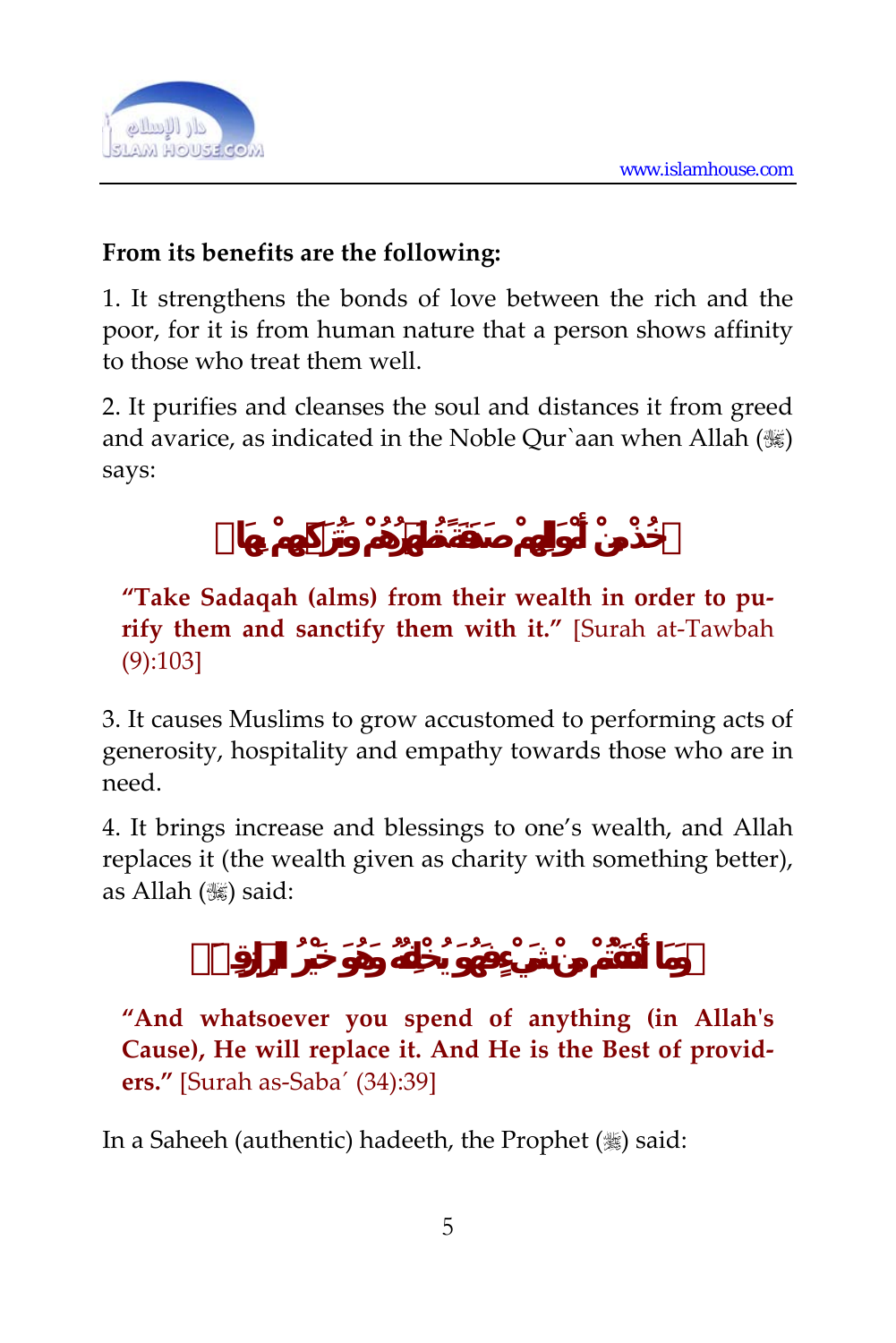

 $\overline{a}$ 

### **"O child of Adam! Spend in charity and We (Allah) will spend on you."**<sup>1</sup>

There are numerous other benefits that may be found in the legislation of Zakaah.

A severe warning has been issued to those who do not offer Zakaah out of greed as well as those who fall short in doing so. Allah (,) said:

**فَبَشِّرْهُمْ بِعَذَابٍ أَلِيمٍ \* يَوْمَ يُحْمَى عَلَيْهَا فِي نَارِ جَهَنمَ فَتُكْوَى بِهَا**

**"And those who hoard up gold and silver [al‐kanz: the money, the Zakaah of which has not been paid], and spend it not in the Way of Allah, ‐ announce unto them a painful torment. \* On the Day when that (al‐kanz: money, gold and silver, etc., the Zakaat of which has not been paid) will be heated in the Fire of Hell and with it will be branded their foreheads, their flanks, and their backs, (and it will be said unto them): 'This is the treas‐**

<sup>&</sup>lt;sup>1</sup> Narrated by as-Suyuti in 'Al-Jaami' as-Sagheer'. Declared saheeh by Al-Albani.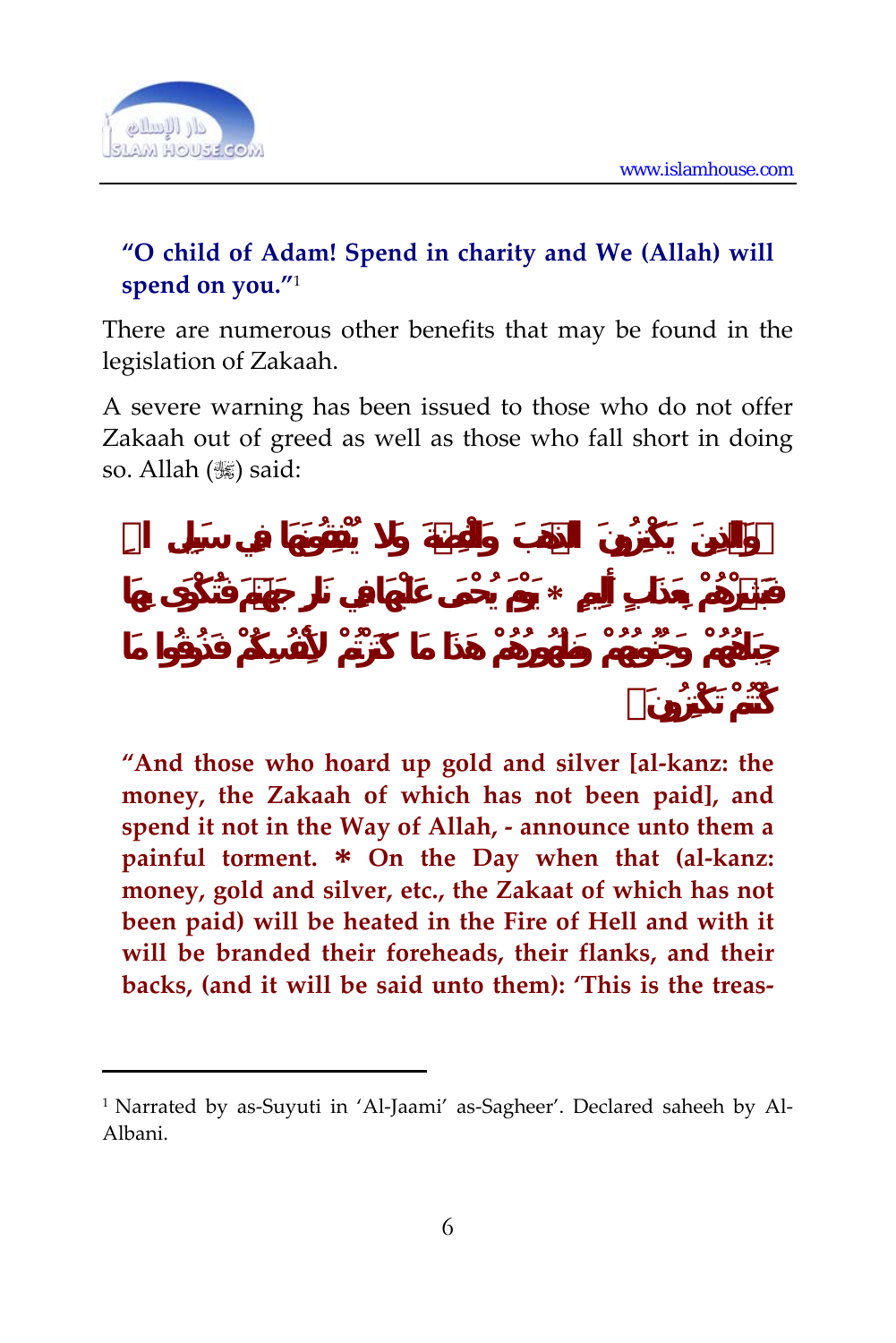

#### **ure which you hoarded for yourselves. Now taste of what you used to hoard'."** [Surah at‐Tawbah (9):34‐35]

Any type of wealth from which Zakaah has not been offered is regarded as hoarded up treasure (al‐kanz) for which one will be punished on the Day of Judgement. This has been indicated in the saheeh hadeeth in which the Prophet  $(*)$  said:

**"No owner of gold or silver who does not offer its due right (Zakaah) except that in the Day of Judgement, plates of fire will be beaten out for him, and they will be heated in the Fire of Jahannam (Hell) and their flanks, foreheads, and their backs will be branded with them. Whenever they will cool, it will be done again to them, on a Day of which its length is fifty thousand years, until [Allah] judges between all [His] slaves. He will see his path, either to Jannah (Paradise), or to Jahannam."** (Mus‐ lim)

The Prophet then further mentioned (in the hadeeth) that one who owns camel, cattle, and sheep and does not offer the Zakaah due upon it will be punished through them on the Day of Judgement.

It has also been authentically reported of the Messenger of Al‐ lah  $(\frac{1}{2})$  that he said:

**"Whomever Allah has provided with wealth and does not offer the Zakaah due upon it, on the Day of Judge‐ ment it will be made into a baldheaded poisonous male snake with two black spots over the eyes. The snake will encircle his neck and bite his cheeks and say, 'I am your**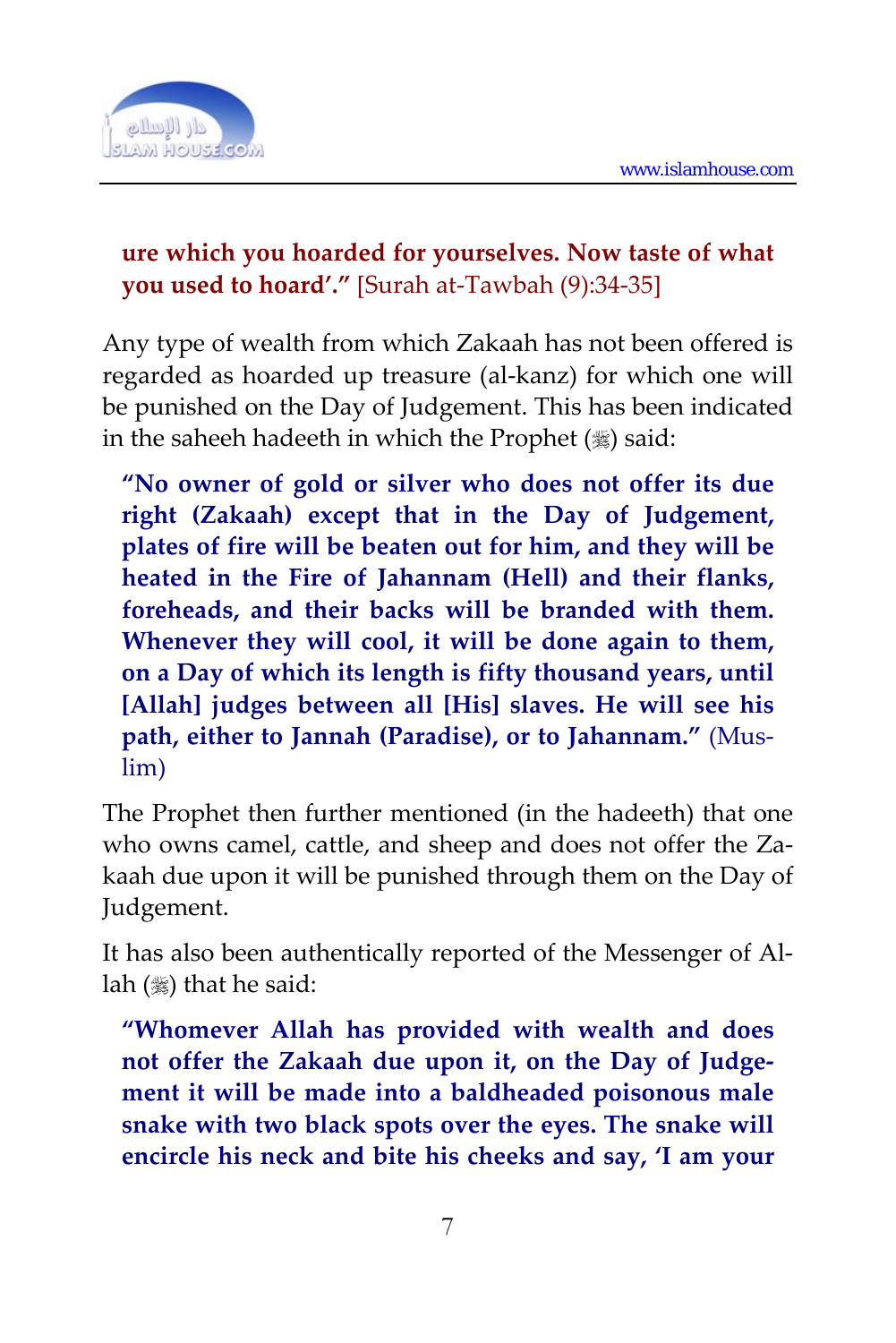

#### **wealth, I am your hoarded treasure!' The Prophet () then recited Allah's saying:**

**'And let not those who covetously withhold of that which Allah has bestowed on them of His Bounty (Wealth) think that it is good for them (and so they do not pay the obligatory Zakaah). Nay, it will be worse for them; the things which they covetously withheld shall be tied to their necks like a collar on the Day of Resurrection.'** [Surah Aali 'Imraan (3):180]**"**<sup>2</sup>

 $\overline{a}$ 

<sup>2</sup> Al‐Bukhaari.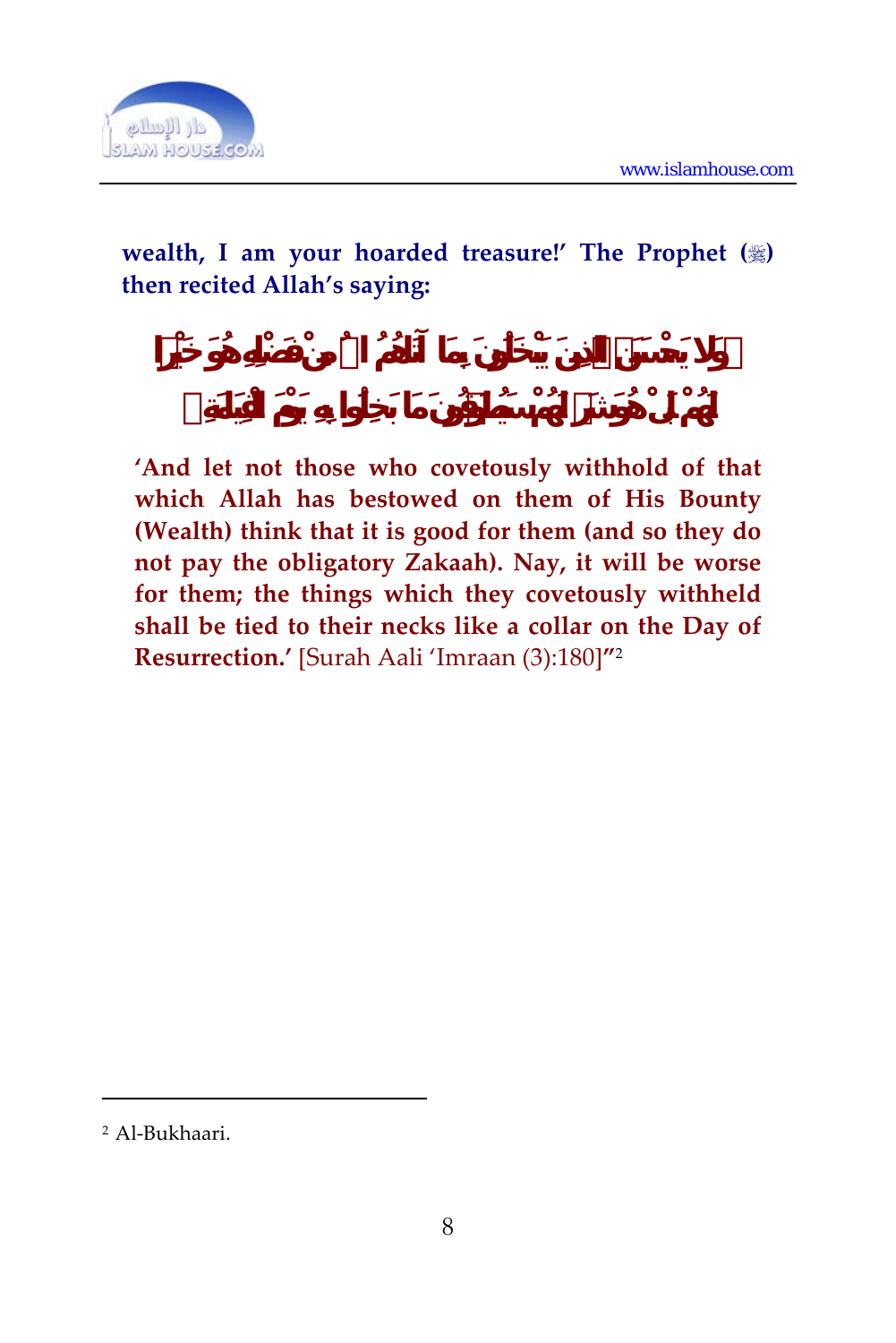

# **Wealth upon which Zakaah is Due**

Zakaah has been made obligatory upon four categories of wealth:

- 1) Grains and fruits produced by the earth,
- 2) Grazing or herding animals which feed freely from the earth,
- 3) Gold and silver,
- 4) And inventory (stock) with which one does business.

For each of these categories, there is a specified amount *under* which Zakaah is not obligatory (termed as 'nisaab').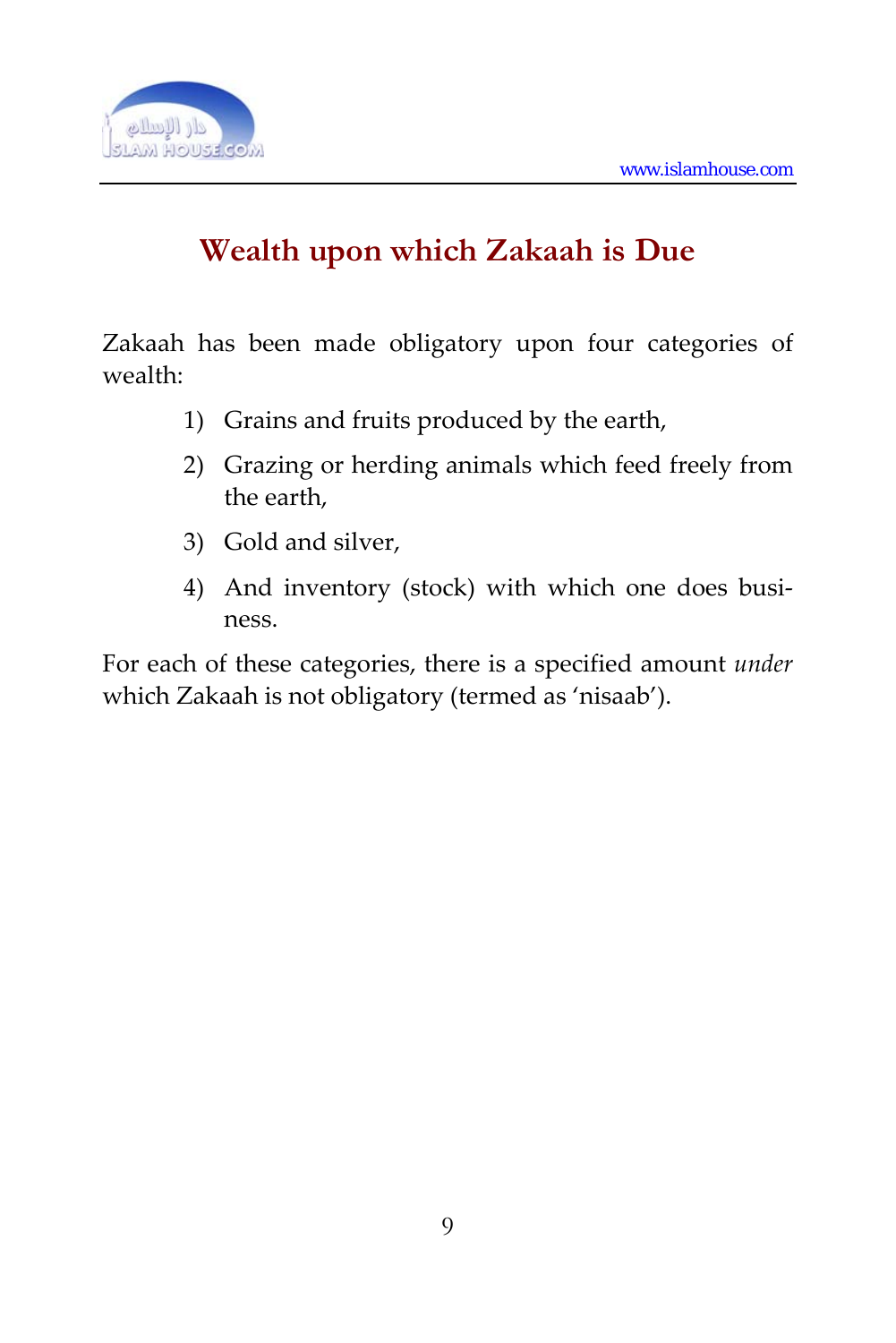

# **Fruits and Grains**

The nisaab for fruits and grains is 5 'wasaq', and one wasaq is equal to 60 saa' measured during the time of the Prophet  $(\frac{16}{2})$ . This amount, measured according to the saa' during the time of the Prophet  $(\frac{1}{2})$ , such as dates, raisins, wheat, rice, barley, and their likes, is equal to 300 saa' according to the saa' during the time of the Prophet  $(\frac{1}{2})$ . [One saa'] is equal to 4 handfuls of an average sized man.3

The amount which is due upon fruits and grains [if it reaches the nisaab] is 10% if the date-palms or plants relied upon natural means for water, such as rain, rivers, flowing streams and their likes.

If they relied on unnatural means for water, such as using animals to water or machines which lift water or their likes, the amount which is due upon them is 5%, as has authentically been reported by the Messenger of Allah  $(\frac{16}{3})^4$ .

 $\overline{a}$ 

<sup>3</sup> One saa' is equal to about 3 kilograms of rice.

<sup>4</sup> In a hadeeth narrated by al‐Bukhaari:

**<sup>&</sup>quot;The amount due upon that which is watered by the sky or streams, or was.. is a tenth, and what was fed by (manual) watering a twentieth."**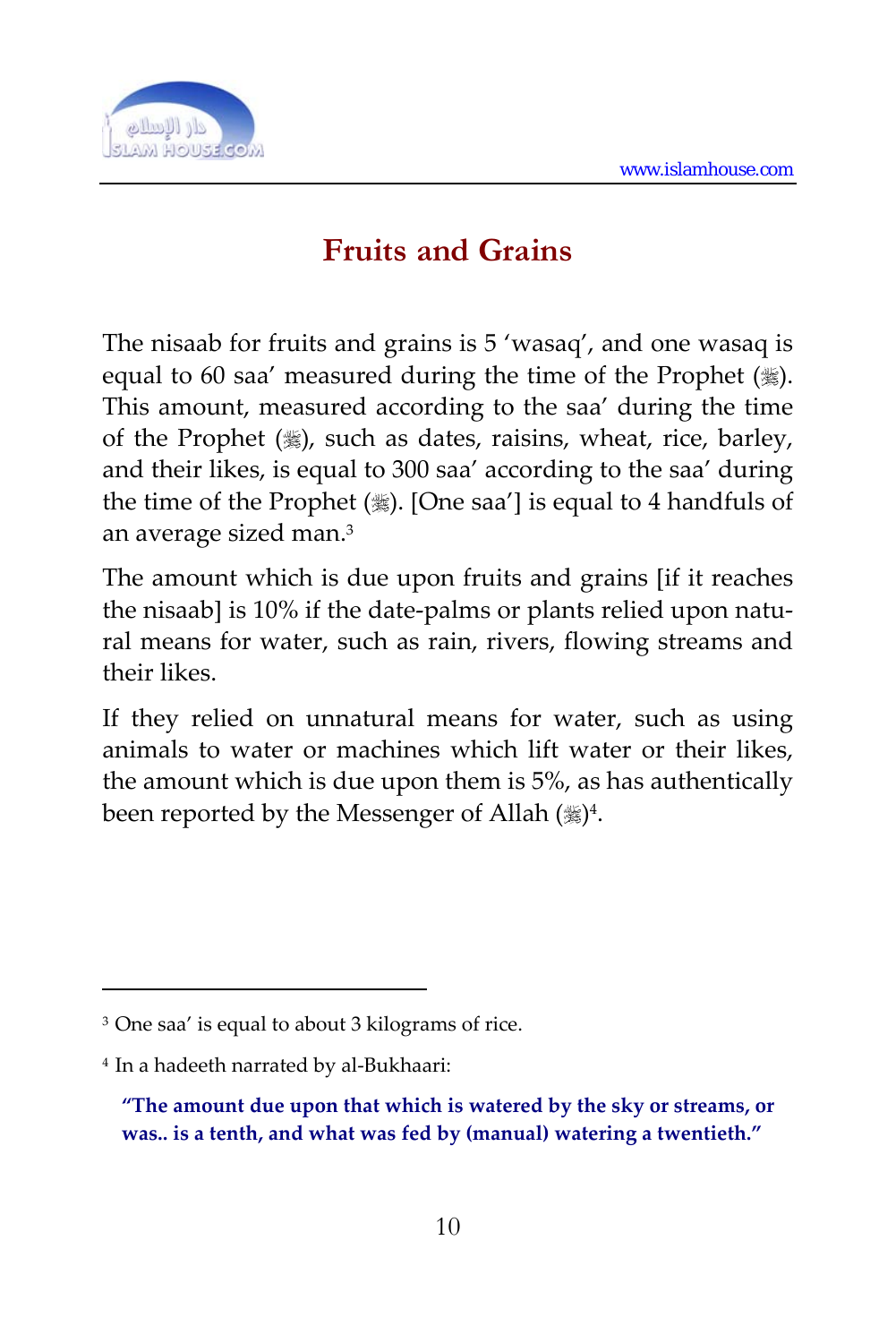

# **Grazing Animals**

The nisaab for camels, cattle and sheep which fed from natural grazing has been detailed in various authentic hadeeth of the Messenger of Allah (), and one who desires knowledge about this may ask the scholars about them. If it were not that we seek not to lengthen [this treatise] we would have mentioned them in order to gain the most benefit.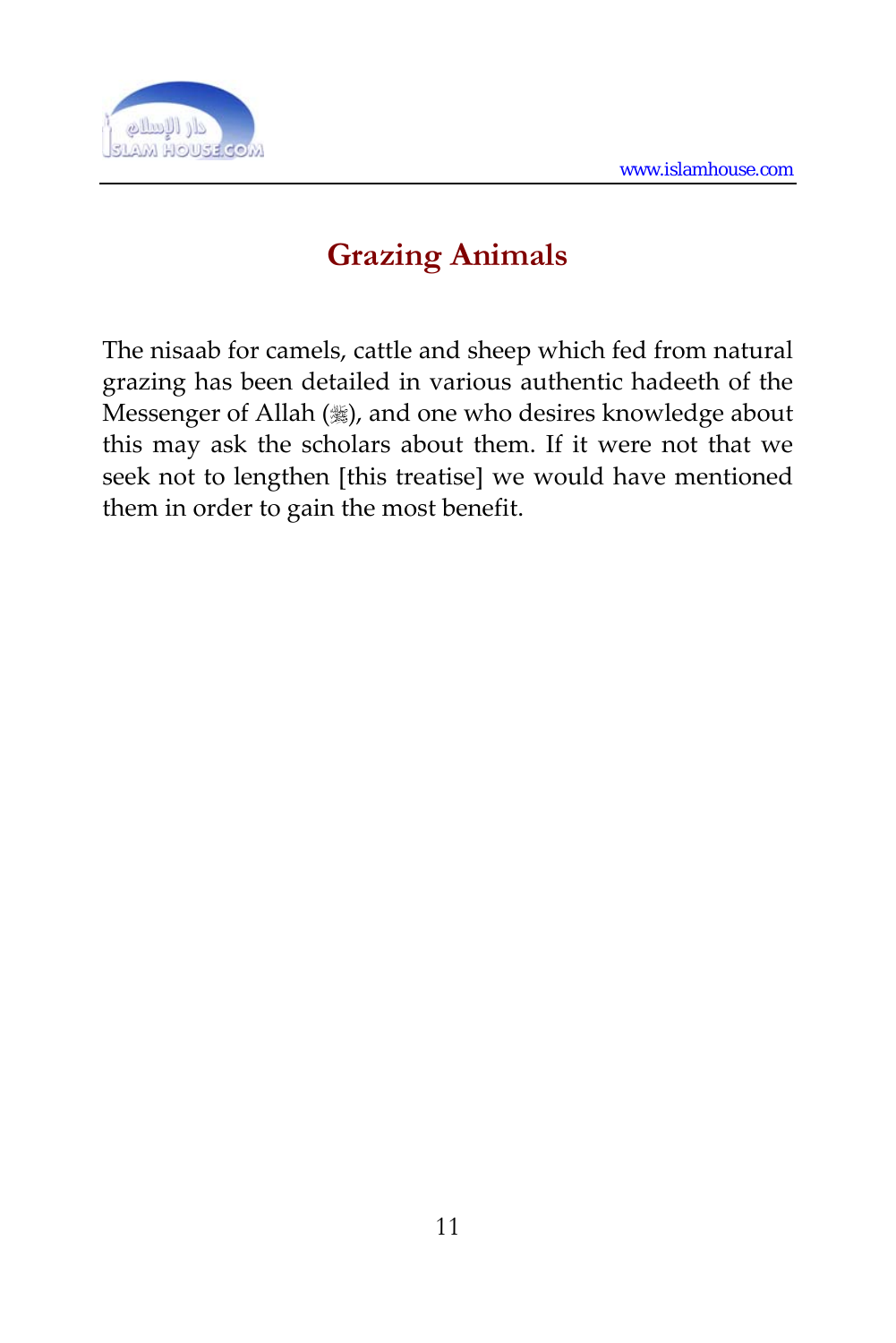

# **Gold and Silver**

The nisaab for silver is 140 miskals. In the currency of Saudi Arabia, this is equal to 56 riyals. The nisaab for gold is 20 miskals, which is equal to 11 3/7 pounds, equal to 92 grams.

The amount which is due upon them is 2.5 % of the total amount if it reached the nisaab and was in his continuous possession for a period of one [Hijri] year.

Profits must be calculated with the original stock, and it is not a condition that they be in a person's possession for a period of one year, just as the newborns of herding animals are to‐ taled along with the animals. If the original amount [of gold and silver] has reached the nisaab, it is not condition that the profits be in one's possession for the period of one year (i.e. Zakaah must be paid on the whole amount).

### **Paper Currency**

The paper currency and coined money which people use today come under the ruling of gold and silver, whether they be called Dirhams, Dinars, Dollars, or anything else. If its value reaches the nisaab of silver or gold and it is in a person's pos‐ session for a period of one year, Zakaah becomes due upon it.

### **Jewelry**

Gold and silver jewelry also comes under the [general] ruling of gold and silver. If its weight reaches the nisaab and it is in possession for a period of one year, Zakaah becomes obligatory upon it. This is the case even if the jewelry was actually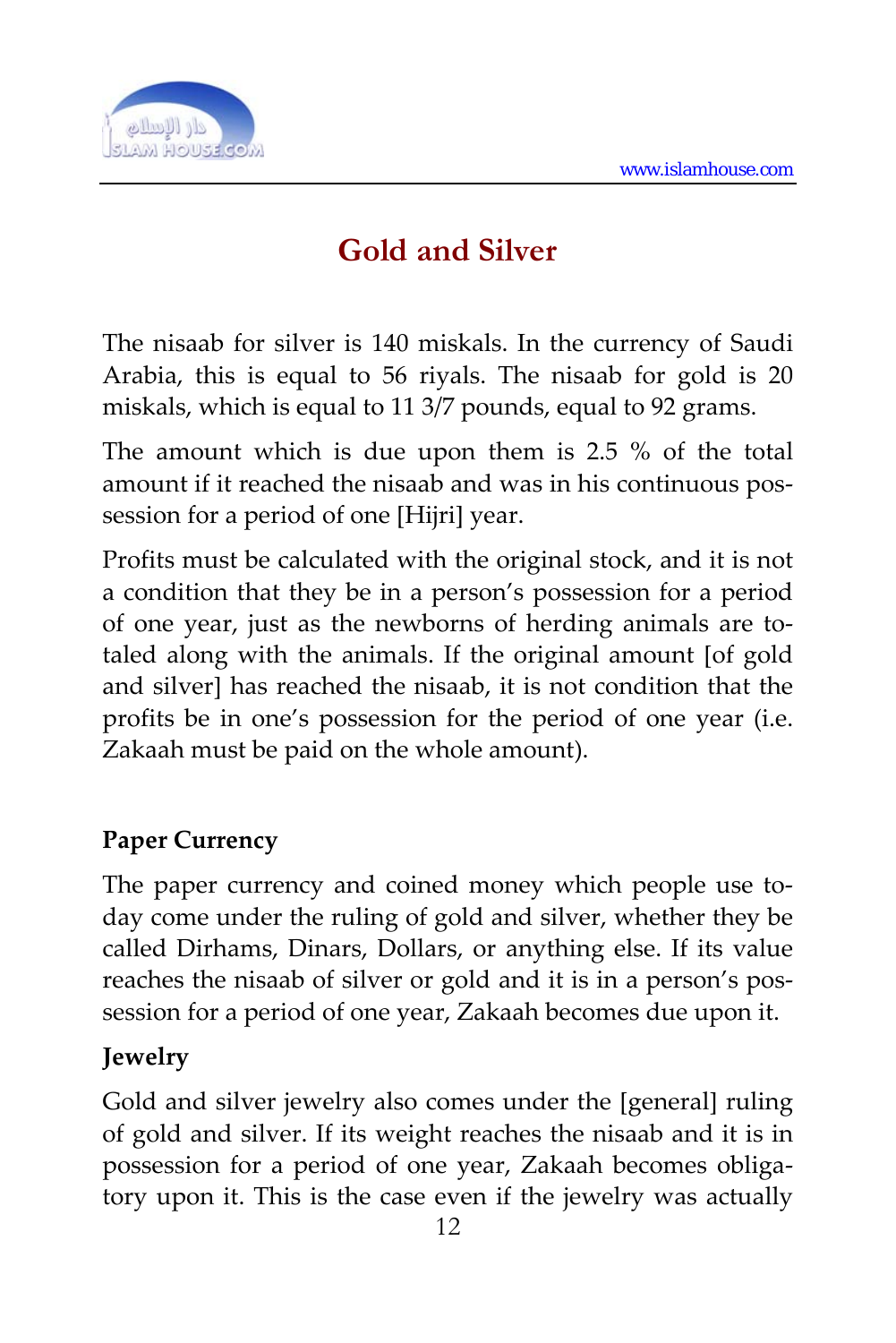

worn by the owner or lent to others [and not just stored for later use or profit] according to the correct of the two opinions which the scholars hold. This is due to the general wording of the Prophet (3) when he said:

**"No owner of gold or silver who does not offer its due right (Zakaah) except that in the Day of Judgement, plates of fire will be flattened for him…"**

…as mentioned previously.

It has also been confirmed of the Prophet  $(*)$  that he saw two gold bangles on the hand of a woman and he said:

**"Do you offer the zakaah for this?" She replied, "No." He said, "Are you pleased that Allah encloses you with two bangles of fire on the Day of Judgement?" So she threw them and said, "They are for Allah and His Messenger."** (Abu Dawud and an‐Nasaa`i with a Hasan chain of narra‐ tion)

It has authentically been reported of Umm Salamah ( $\gg$ ) that she wore some gold jewelry, and so she said, "O Messenger of Allah! Is this regarded as hoarded wealth (al-Kanz)? He  $(\frac{1}{2})$ replied,

**"Whatever had reached the amount liable for Zakaah, and then Zakaah is paid upon it, it is not regarded as hoarded wealth (al‐kanz)."**

There are also other hadeeth mentioned in this regard.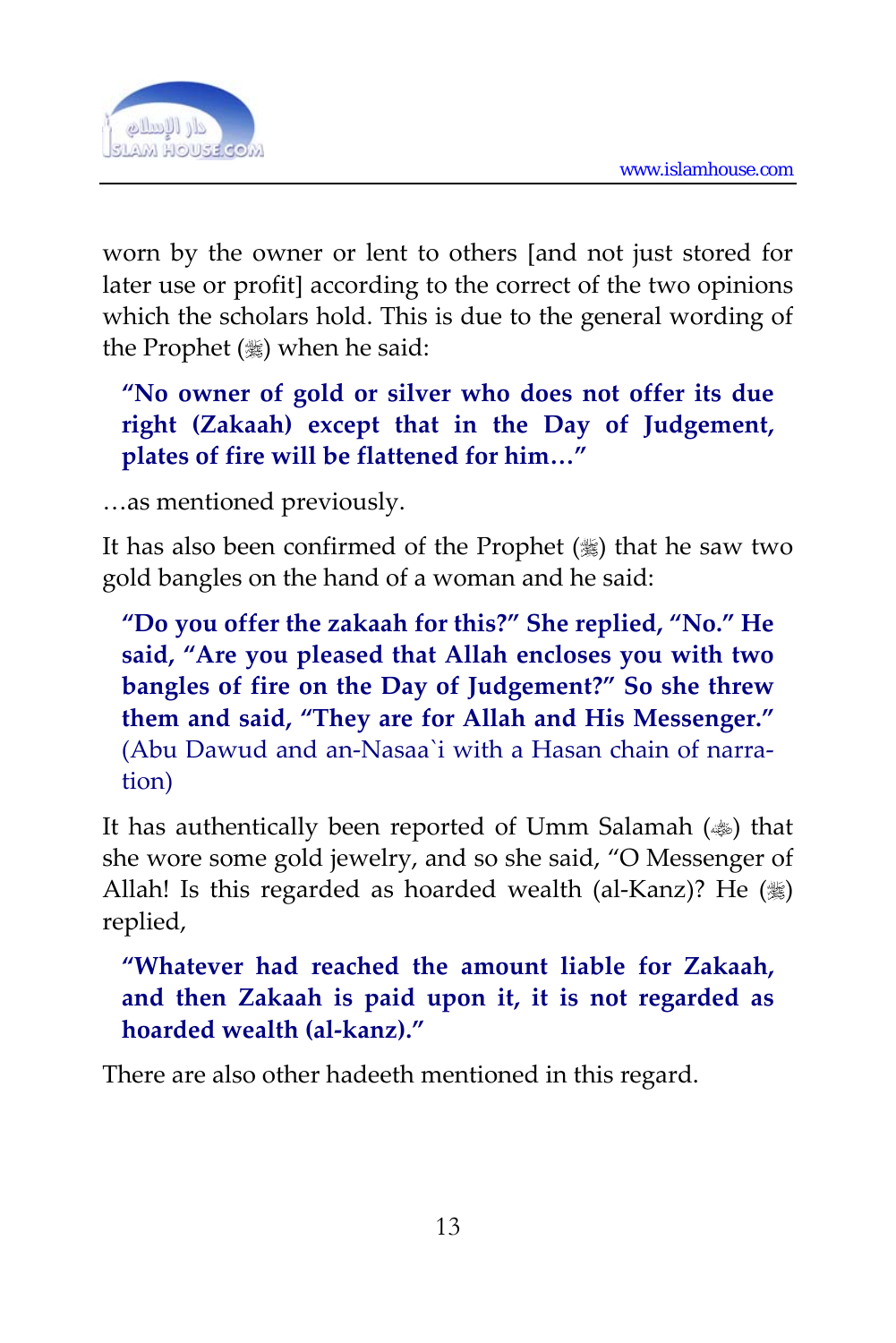

## **Inventory (Stock)**

Inventory is the total amount of those commodities which are in one's possession for the purpose of sale. One must total his inventory at the end of the year, and 2.5% must be paid from its value, whether its value was equal, greater than, or less than its price. Samurah narrated:

 $\langle \rangle$ 

### الذي نعده للبيع ››

### **"The Messenger of Allah () would order us to give Za‐ kaah for our commodities which we own in order to sell (to trade with)."** (Abu Dawud)

Some examples of commodities which are included in this ruling are as follows:

- 1. Land which one buys and sells,
- 2. Buildings,
- 3. Cars,
- 4. Machines which lift water,
- 5. All other commodities which one owns in order to sell.

As for the buildings which one owns and gives out on rent but does not sell, Zakaah is due upon its rent, if it is in his posses‐ sion for a year [after having reached the nisaab]. As for its value, there is no Zakaah upon it, for it is not owned in order to sell.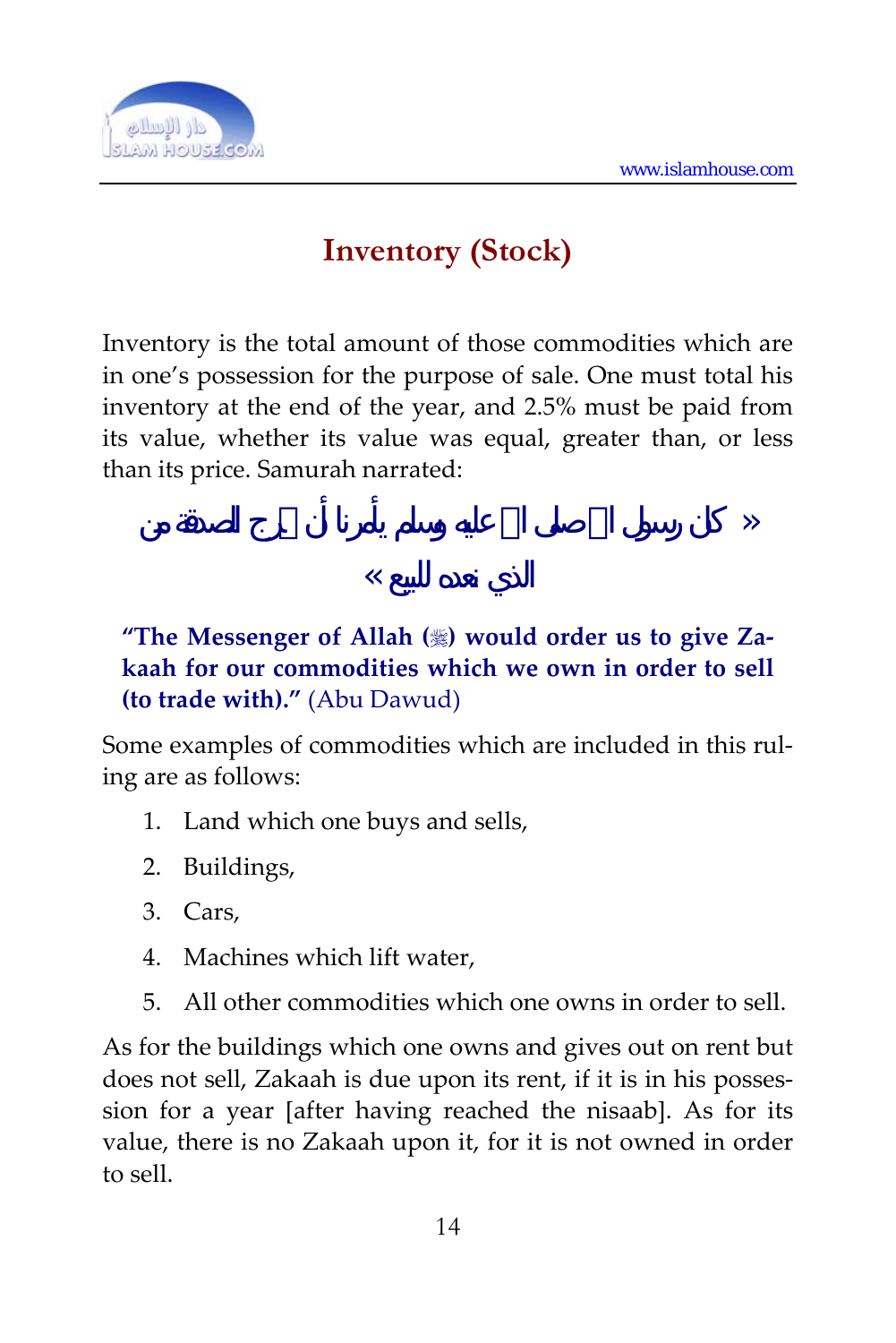

Also, there is no Zakaah on one's personal cars, or taxis, either (or rental cars), if they are not owned in order to sell, for the owner only purchased them for their use.

If the taxi owner (or rental car owner) saved an amount of money which reaches the nisaab, he must pay Zakaah upon it if a year passes and it is in his possession, with disregard as to why he saved it, such as daily expenditures, marriage, purchasing land, returning a loan, or anything else. This is due to the generality of the legislative proofs indicating the obligation of Zakaah in the likes of these cases.

Also, the correct stance from the statements of the scholars is that one is not excused from paying Zakaah if he is in debt, due to what we mentioned above.

Zakaah must also be paid for the wealth of orphans and the insane, according to the majority of the scholars, if the amount has reached the nisaab and it is in their possession for the period of one year. The guardians must pay it on their behalf af‐ ter the completion of one year due to the generality of the evidences, such as the statement of the Prophet  $(\frac{1}{2})$  in the hadeeth of Mu'aadh when he sent him to [teach] the people of Yemen:

 $\langle \rangle$ 

#### $\overline{\mathcal{U}}$

**"…that Allah has made Zakaah obligatory on their wealth, which should be taken from their rich and given to their poor."** (Abu Dawud)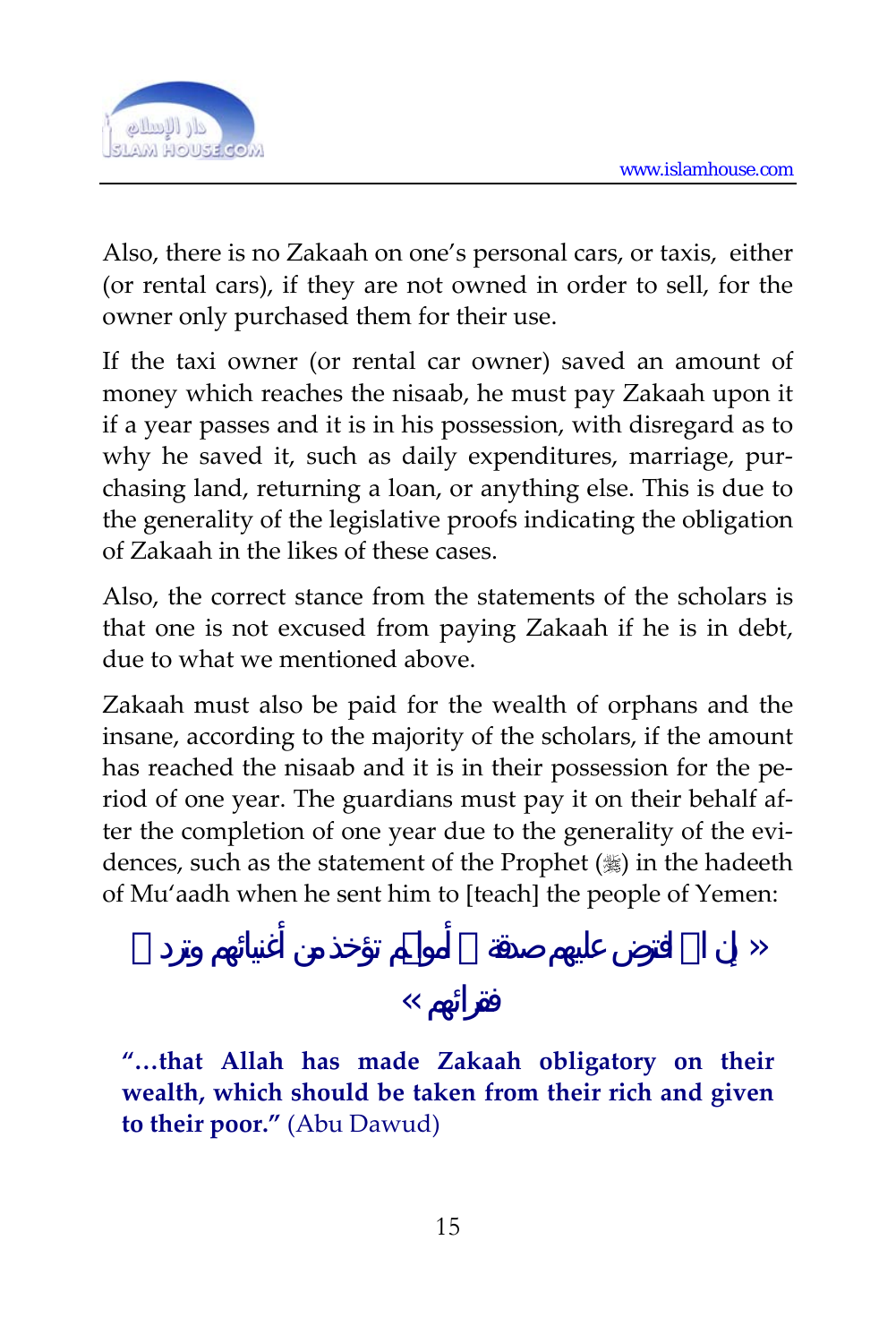

# **Those who have right over Zakaah**

The Zakaah is a right of Allah, and one should not prefer those who do not have right to it over others. A person should not try to benefit in any way from it, nor should he use it to avoid some personal harm. He should not seek to protect his own wealth through it, nor should he seek to ward off any blame. Rather, what is obligatory is that a Muslim give Zakaah to those who have right over it and deserve it and not for any ulterior motive. He should do so joyfully and sincerely for Al‐ lah in order that he is not held responsible for it and receives abundant rewards.

Allah (1) clarified in His Noble Book the categories of people who have a right over the Zakaah. Allah () said:

**"The Sadaqaat (here it means Zakaah) are only for the Fuqaraa´ (poor), and the Masaakeen (the poor) and those employed to collect (the funds); and for to attract the hearts of those who have been inclined (towards Islam); and to free the captives; and for those in debt; and for Al‐ lah's Cause (i.e. for Mujaahidoon ‐ those fighting in the holy wars), and for the wayfarer (a traveler who is cut off from everything); a duty imposed by Allah. And Allah is All‐Knower, All‐Wise."** [Surah at‐Tawbah (9):60]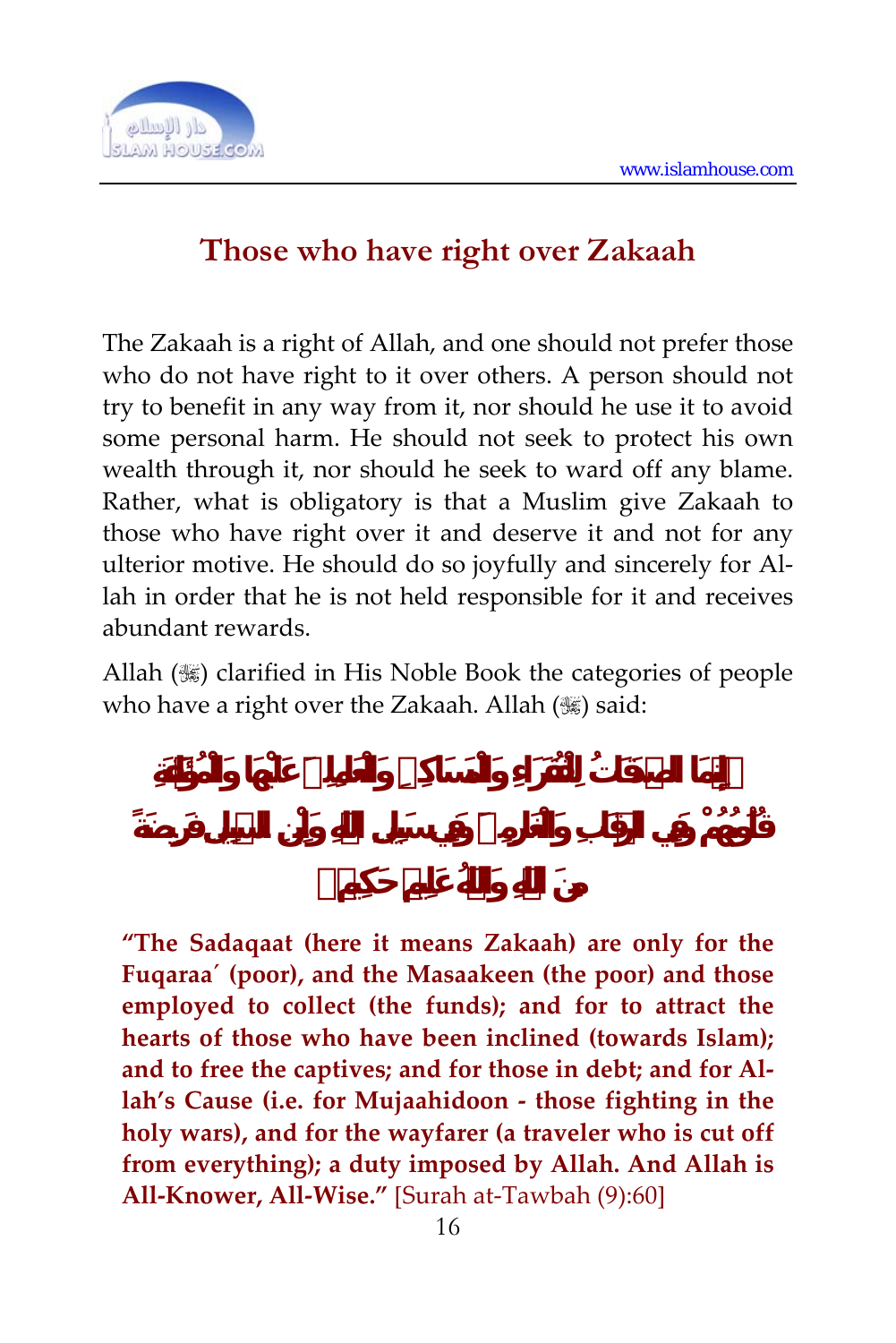

Allah reminds His servants by concluding this verse with these two Great Names of Allah, that He is All‐Knowledgeable of the conditions of His slaves; He knows who exactly de‐ serves Zakaah and who does not. He is All-Wise in his Legislation, Will and Measure; He does not do things except in a manner which is perfectly suitable, even if some of the secrets of His Wisdom may be unknown to some people. In this, His slaves find peace in His Legislation and also submit and surrender to His Wisdom.

We ask Allah that He grant us and the Muslims Tawfeeq in His religion, and Truthfulness in our relationship with Him, and that we race to that which pleases Him, and that He keeps us safe from those things which earn His Anger; indeed He is All‐Hearing and Near.

And may the Peace and Blessings of Allah be upon His slave and messenger, Muhammad, and upon his family and com‐ panions.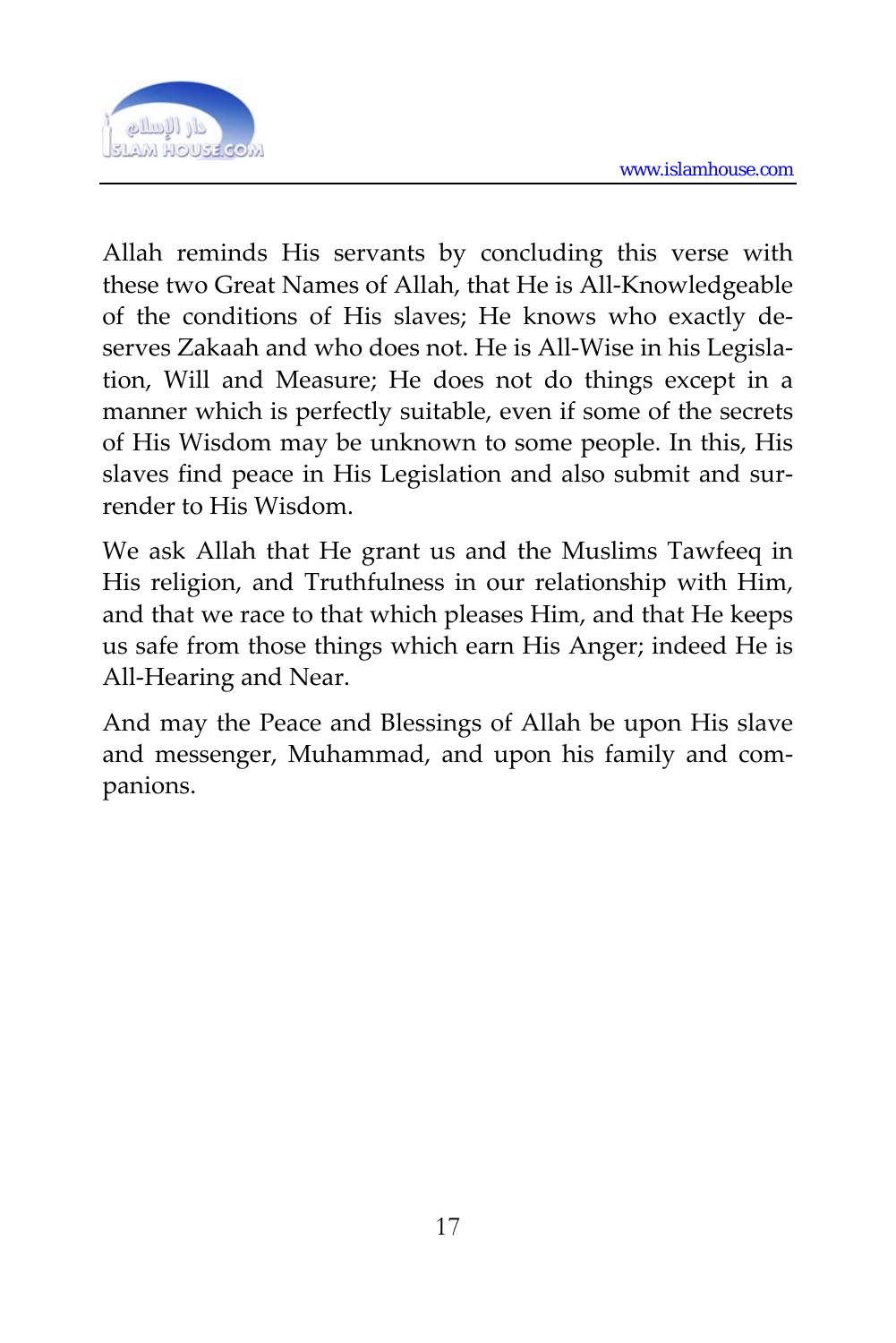

 $\overline{a}$ 

# **Selected Verdicts regarding Zakaah**

### **Zakaah on Salaries**

Q. I am an employee who earns a good salary, all praise is for Allah, but I do not know how I should offer Zakaah for it. Should I offer it for every month, or should I select a certain month and offer Zakaah for whatever I have in my hands, whether I earned it from my work or otherwise? Also, if [I](#page-17-0) spent all my money and then earned some more which reaches the nisaab, should I start calculating the year from the date I received the first amount which finished, or from the date I received the new amount?

A. Whenever you obtained a certain amount of money, you should start to calculate the year from that date you receive the new amount [if it reached the nisaab]. Whenever you obtain money, you should make a chart mentioning this. When a year passes on this new amount [which has reached the nisaab], you should offer its Zakaah. Zakaah should be offered for what you obtained in Muharram in Muharram [of the fol‐ lowing year], what you obtained in Safar in Safar [of the fol‐ lowing year], and what you obtained in Rabee'‐ul‐Aakhir in Rabee'-ul-Aakhir[of the following year]<sup>5</sup>, etc. But if you paid

<span id="page-17-0"></span><sup>&</sup>lt;sup>5</sup> If the salary of one month does not reach the nisaab, then the calculation starts when it does reach the nisaab. So if it takes three months to reach the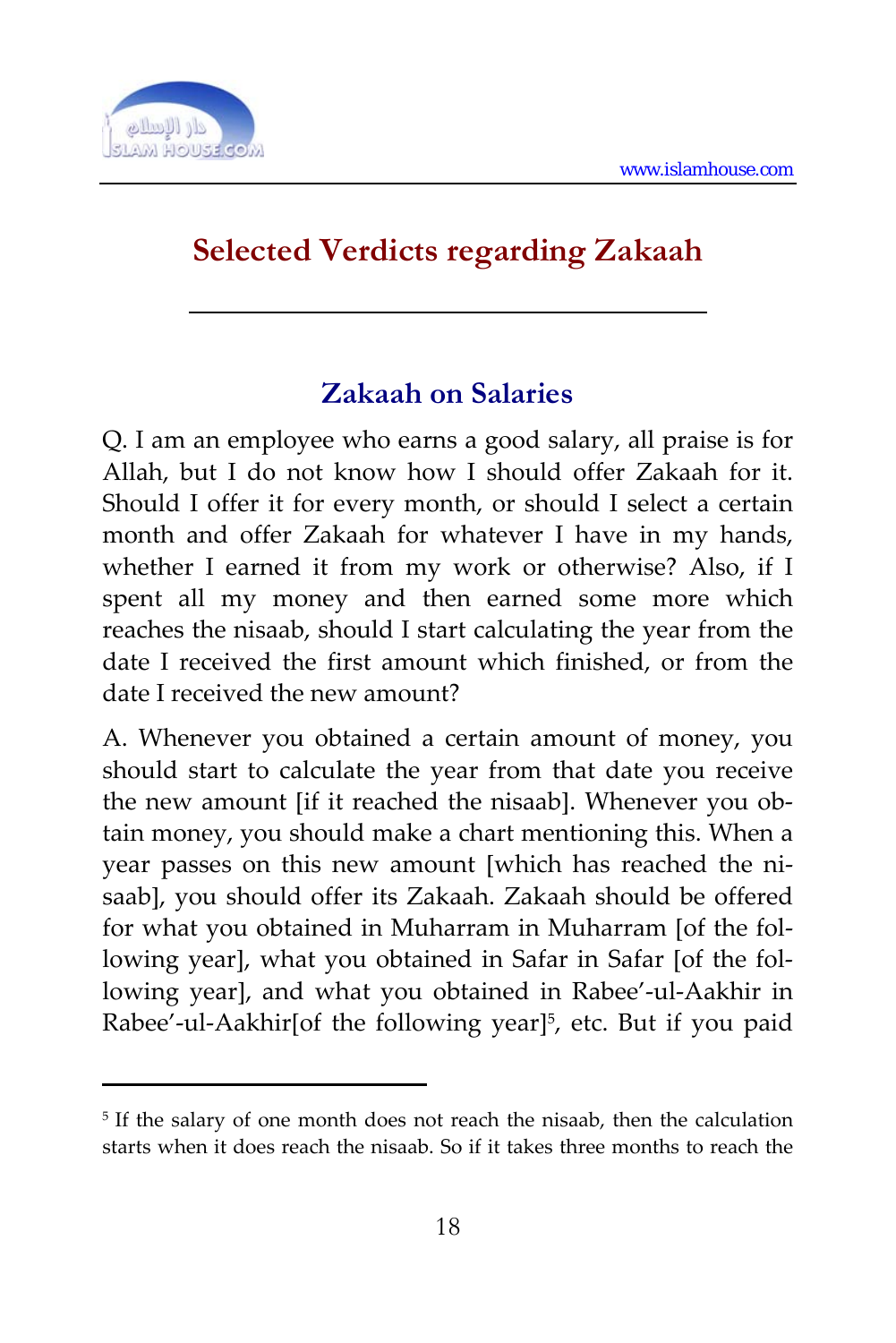

 $\overline{a}$ 

Zakaah for the last amount before hand along with the first, paying it before its time, it is fine and you are thanked. So if you have received a salary for Muharran, Safar, Rabee'‐ul‐ Awwal, Rabee'‐ul‐Aakhir, etc., and you have recorded all of them, and then you pay the Zakaah for all of them beforehand along with Muharram, there is no harm in this. You will be paying the Zakaah for all of them when a year passes on the first amount. There is no harm if you do this, rather this is better and preferable6. But what is obligatory upon you is that you pay the Zakaah when its time comes; whenever a year passes upon a certain amount [which has reached the nisaab], you must pay what is due upon it according to your records and time. And if you paid what was due upon some portion of that wealth before its actual time along with [the payment of

nisaab, this is the date on which the calculation should start. The next amount will be recorded the next time the amount reaches nisaab, which may be a few months later. So the person may not necessarily be paying Zakaah for every month he received a salary, but rather he is paying it on that amount which has been in his possession for a period of a year since the time it reached the nisaab.

<sup>6</sup> The reason it is preferable is that it is extremely difficult to record all the money which comes into a person's hands and leaves them, and this may lead a person to improperly offer his Zakaah. If a person pays the Zakaah for the remaining 11 months when a year passes on the first amount which reached the nisaab, then he will have surely paid what was due on all his wealth for that year. Although he was unsure whether the remaining 11 months actually will have remained in his possession for a total year, whatever extra he pays is regarded as charity.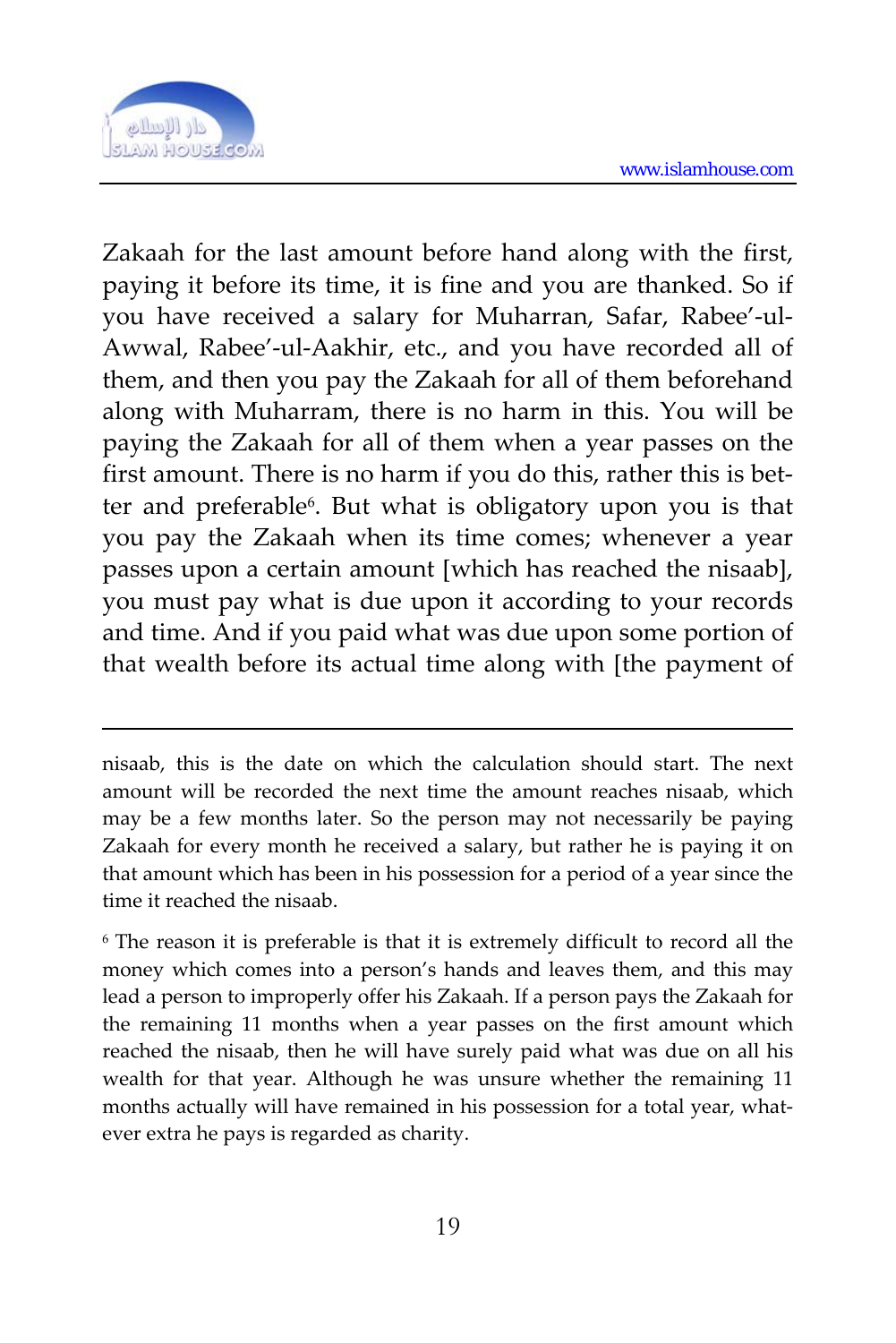

Zakaah on the wealth] before it, then there is no harm in this as we mentioned. (Majmoo'‐ul Fataawaa, Abdul‐Azeez ibn Baaz, v.14, p,138)

Q. I am an employee who earns a salary, and every month I save a portion if it. There is no certain percentage which I save, so how should I pay the Zakaah due upon this wealth?

A. It is obligatory upon you to pay the Zakaah of every por‐ tion which you have saved if a year passes with it in your possession and it had reached the nisaab. If you paid the Zakaah for all the amounts beforehand at the time a year passes on the first amount, this is sufficient. In this case, the Zakaah on the later amounts would have been paid beforehand before a year passes upon it, and paying Zakaah before a year passes upon wealth is permissible, especially in cases where there is a need and a legislative advantage in doing so. (Majmoo'‐ul Fa‐ taawaa, Abdul‐Azeez ibn Baaz, v.14, p,143)

### **Zakaah on Loans.**

Q. By the Grace of Allah and his Guidance, I worked for twenty years, and I saved three sums of money. I lent a relative of mine an amount for a fixed time period, and time is passing and I have no hope of reimbursement. The second amount I lent to another relative in order to do some business, but years have passed without him doing anything with it. The third amount is in my possession.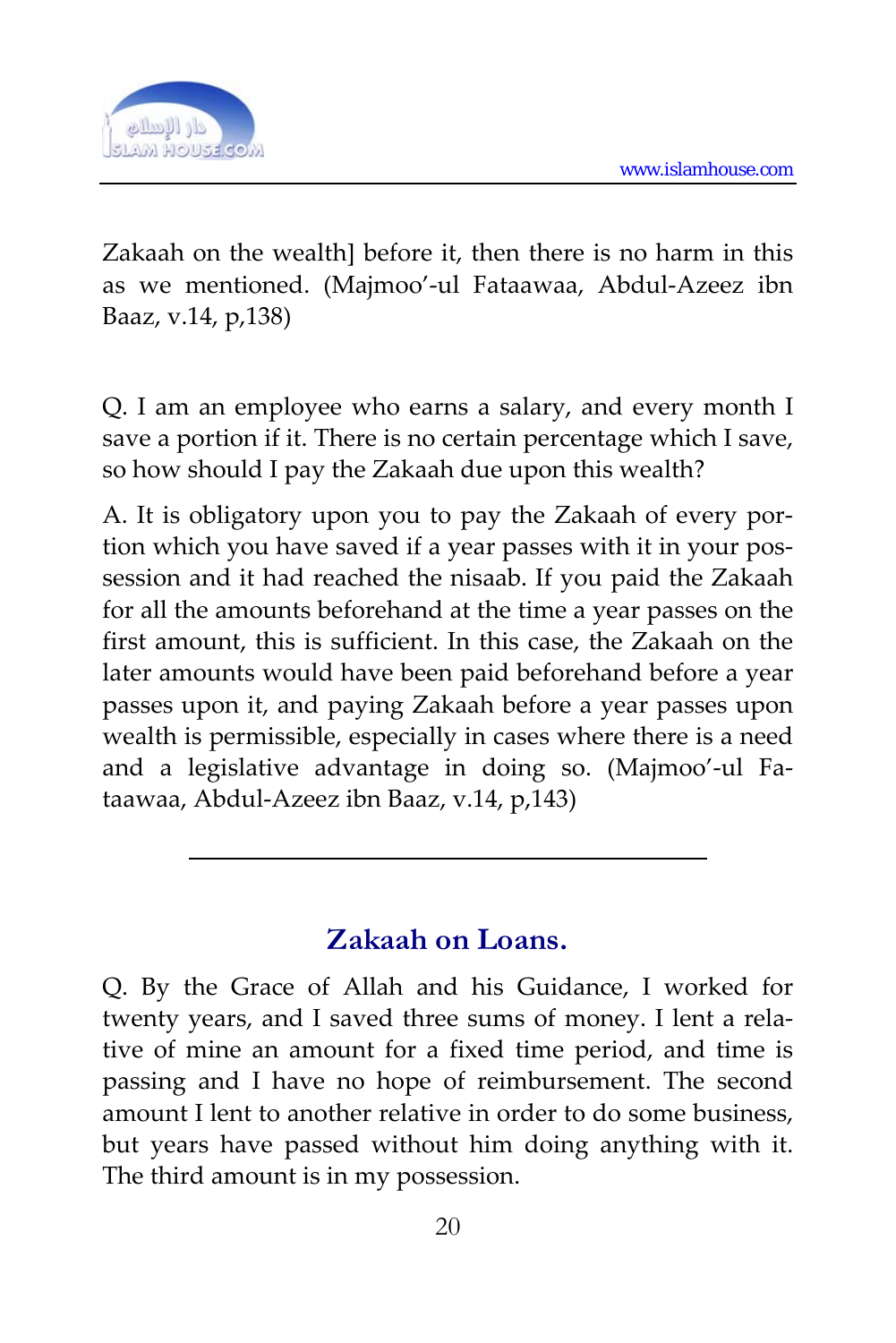

What is the ruling regarding the Zakaah on the amount which was not reimbursed, the amount which was given for business purposes but was not used, and the amount from which I personally spend? Enlighten us, may Allah enlighten you.

A. You must pay Zakaah for the amount which you have in your possession as well as the amount which is with your relative for business but did not use it whenever a year passes upon it, except if your relative spent the amount you gave him [for business] for some personal need and is unable to return it. In this case there is no Zakaah upon it until he reimburses you and a year passes with it in your possession.

As for the amount which is with your first relative, the matter requires some further clarification.

‐ If he has wealth and is able to pay you back, you must pay Zakaah upon the amount whenever a year passes upon it. There is no harm in delaying the Zakaah until he reimburses you and paying for all the previous years, but it is safer and better that you pay it every year as a precaution against forgetfulness or death.

‐ If he is unable to reimburse you, or he is able but is con‐ stantly deferring payment or is refusing to pay, it is not obliga‐ tory upon you to pay the Zakaah according to the correct of the two stances of the scholars, until he reimburses you and a year passes with it in your possession. Zakaah is meant as a consolation (to the poor), and this consolation is not obligatory upon wealth which you do now know whether you will ob‐ tain. (Majmoo'‐ul Fataawaa, Abdul‐Azeez ibn Baaz, v.14, p,42)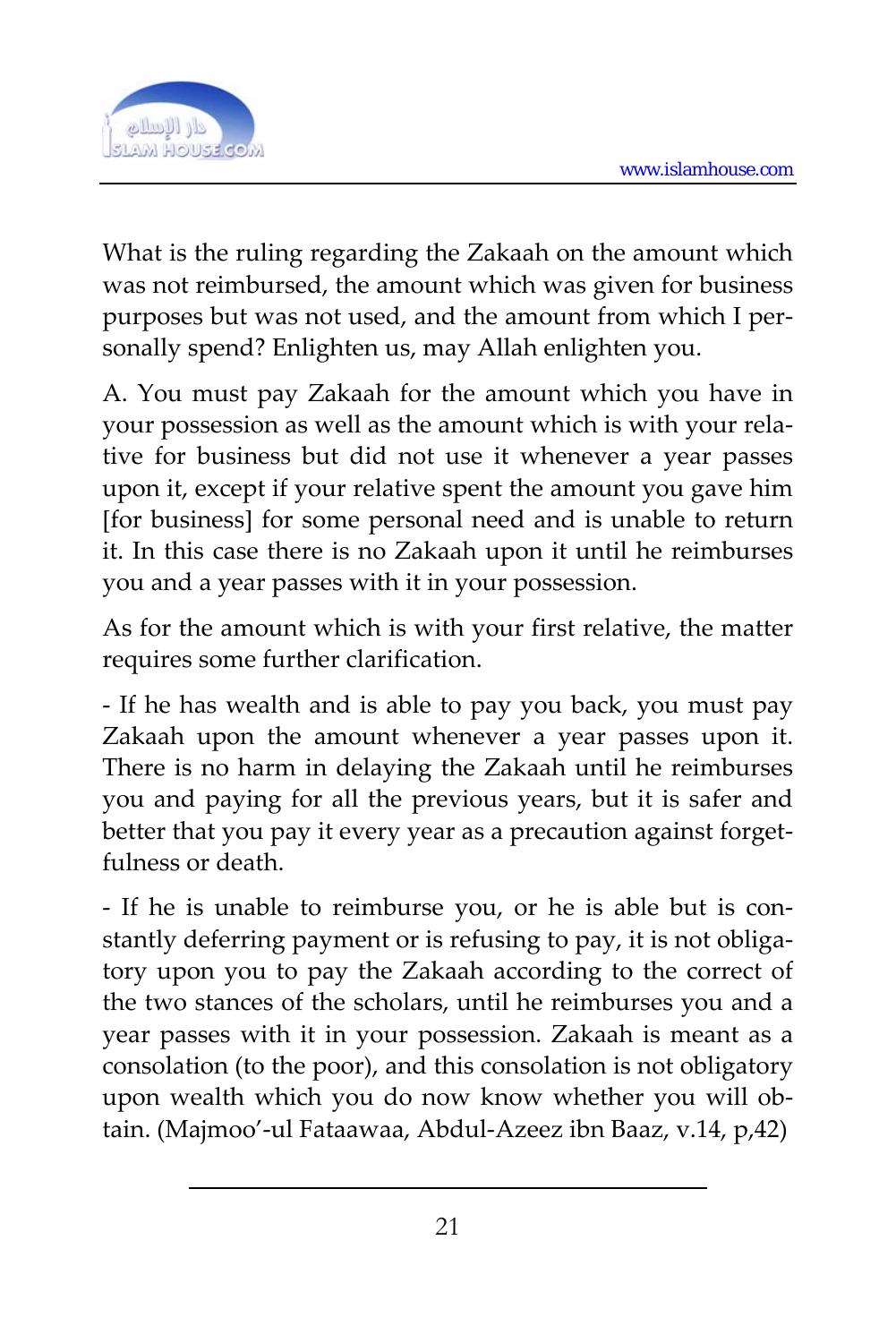

### **Interest-based Dealings with Banks and its Zakaah**

Q. Many people deal with banks, and it may be that they get into impermissible dealings like interest. Is Zakaah to be paid on this amount, and how is to be offered?

A. It is impermissible to deal in interest, whether with banks or anything else, and all the profits gained from interest are impermissible. They are not considered his wealth, and if he took possession of it knowing the ruling of Allah in its regard, it is obligatory that he disposes (of that wealth) by giving it to charitable purposes. If he has not taken possession of it, he is only allowed to take back his capital amount, as Allah  $(\mathbb{R})$ said:

**مؤْمِنِينَ \* فَإِن لَّمْ تَفْعَلُواْ فَأْذَنُواْ بِحَرْبٍ مِّنَ االلهِ وَرَسُولِهِ وَإِن تُبْتُمْ**

**"O you who believe! Be afraid of Allah and give up what remains (due to you) from interest, if you are (really) be‐ lievers. \* And if you do not do it, then take <sup>a</sup> notice of war from Allah and His Messenger. But if you repent, you shall have your capital sums. Deal not unjustly (by asking more than your capital sums), and you shall not be dealt with unjustly (by receiving less than your capital sums)."** [Surah al‐Baqarah (2):278‐279]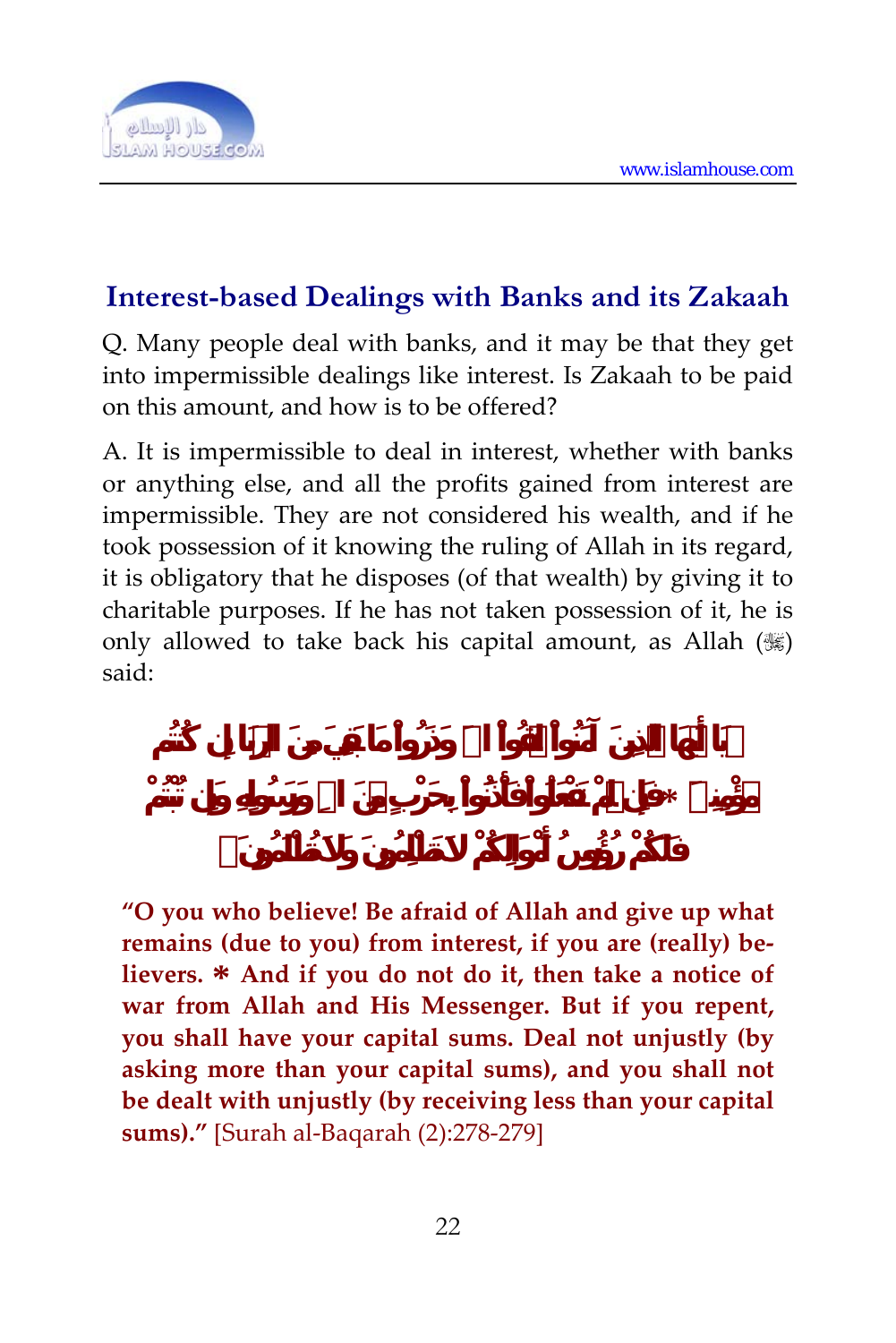

If he had taken the interest before knowing the ruling of Allah in its regard, he may keep it and it is not obligatory upon him to dispose of it, as Allah said:

**"Allah has permitted trading and forbidden interest. So whosoever receives an admonition from his Lord and stops eating interest shall not be punished for the past; his case is for Allah (to judge); but whoever returns [to dealing in interest)], such are the dwellers of the Fire ‐ they will abide therein."** [Surah al‐Baqarah (2):275]

The person must pay Zakaah on that portion which is *not* from the profits of interest, as he does for all his other wealth upon which Zakaah is due. But if he did not have knowledge of its impermissibility, Zakaah must also be paid upon the profits made from interest before, for it is like the rest of his wealth due to the verse mentioned above, All Guidance to Correctness is from Allah. (Majmoo'‐ul Fataawaa, Abdul‐Azeez ibn Baaz, v.14, p,153)

# **Giving Zakaah to Islamic Centers**